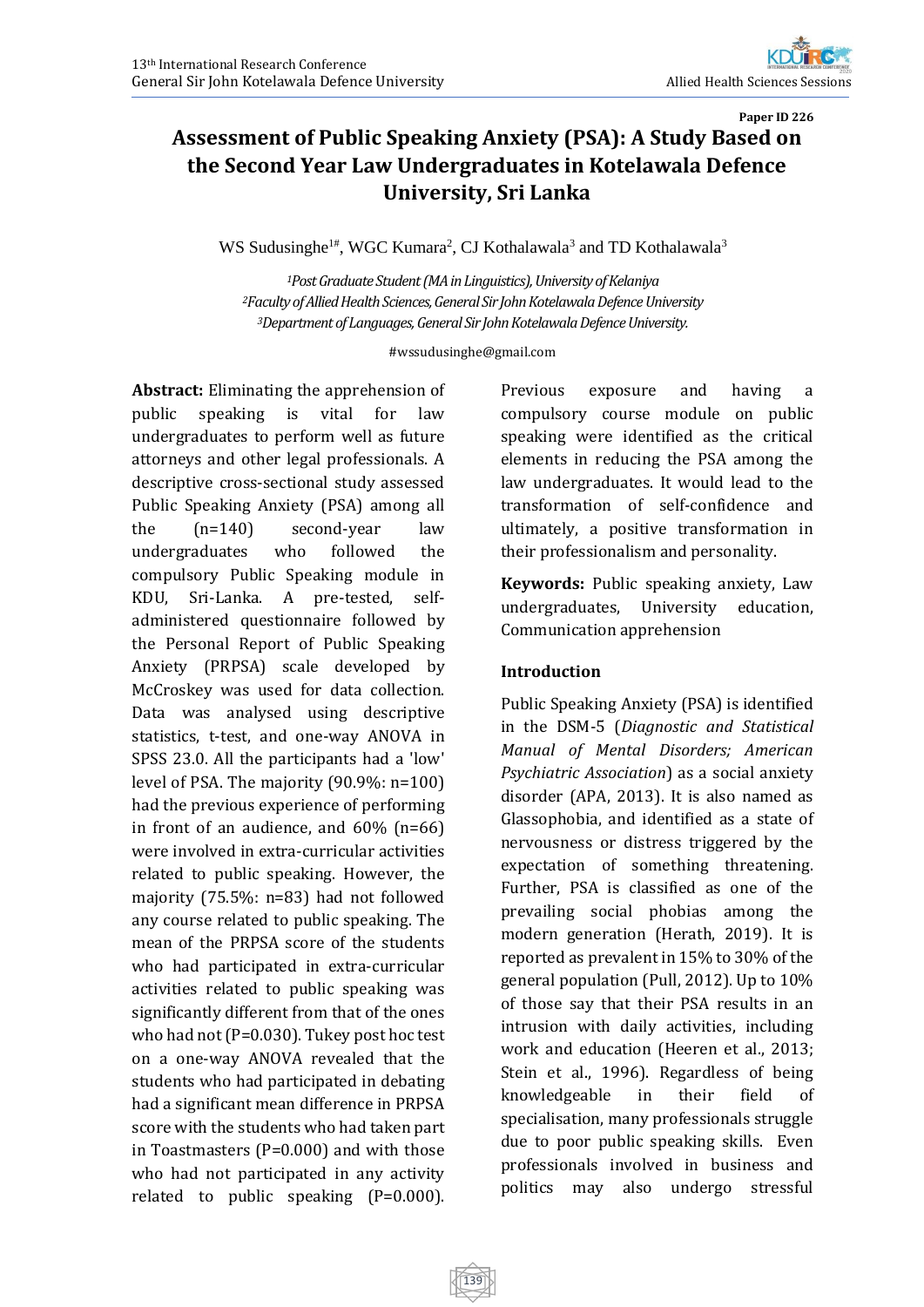conditions due to the fear of public speaking. For certain individuals, the fear of public speaking has become a threat to achieving success in their career. Further, society has an underestimation on them as they fail to create a strong impression among the public.

Fear of public speaking can lead to various physiological changes in the speaker such as experiencing dryness of mouth, increasing the level of blood pressure, asymmetrical breathing, reddening of the face and perspiring due to the feeling of embarrassment (Kushner, 2004). People who experience speaking anxiety, get confused very quickly and they may feel anxious and uncomfortable even when they are in front of a small crowd. They may experience a weakness in their body due to the stressful condition. The very thought of giving a speech in front of the public may bring them a sense of discomfort and nervousness (Furmark, 2002). The symptoms of Glassophobia can be classified into three: physical, verbal, and non-verbal. The individuals with Public speaking anxiety may undergo physical symptoms such as acute hearing, raised heartbeat, dilated pupils, enhanced sweating, increased oxygen intake, spasm of upper back muscles and neck rigidity. They will also experience verbal symptoms such as tense and shaking voice and vocalised pauses and non-verbal symptoms like disturbed body language (Furmark, 2002). Studies reveal that females have a high prevalence of social phobia than males (Kessler et al., 1994; McLean et al., 2011).

Communication Apprehension, which weakens the competency and the disposition to speak in public, can be treated with three approaches, such as systematic desensitisation, cognitive restructuring, and competence/skillbuilding. The above approaches are classified as the most effective techniques in maximising the students' performance.

Systematic desensitisation comprises in a determination to engage, repetitively, in the same apprehension-causing exercise or event in order to reduce its newness and intensify the comfort with that activity (Colbeck, 2011). This is an gradual exposure for the fear occurring stimuli that leads to a decrease in the stress levels with the aid of the relaxation techniques. The mechanism of cognitive restructuring aims at directing the individuals with high levels of Communication Apprehension to an instructor who will identify the weaknesses of the participants' and rebuild and replace them with positive motivation (Stein, 2009). Skills training serves as one of the fundamental approaches utilised in the universities in public speaking programmes. This approach strengthens the students' confidence in public speaking as they gain the assistance of their instructors in enhancing their skills of public speaking. The main focus of this approach is to reduce the public speaking anxiety through competence/ skillbuilding approach. An experimental study which has surveyed this method has proven a reduction in the level of PRPSA (Colbeck, 2011).

It has become a common practice among many young students that they try to escape from the instances where they are expected to do a presentation or deliver a speech. Further, they have a high tendency of avoiding social gatherings. Studies have revealed that language speaking courses play an influential role in reducing the level of speakers' anxiety and create positive reinforcement in the level of performance (Scovel, 2006). Further, recent survey studies highlighted that the incidence of PSA among university students is parallel to that of the general population (Tejwani et al., 2016). Since this is a significant barrier in achieving one's personal and professional goals, the university undergraduates must be trained to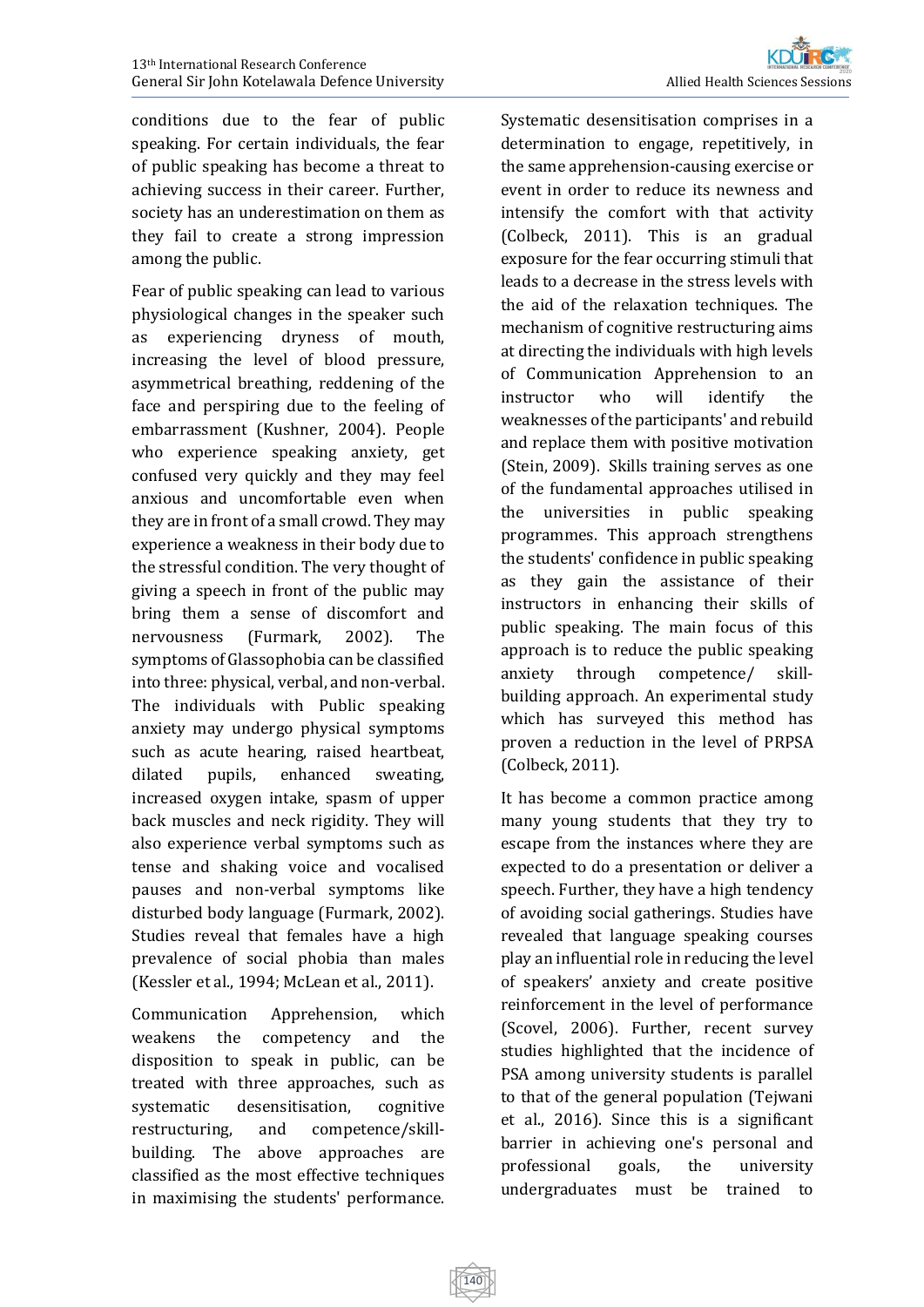overcome the fear of public speaking before they become professionals (Raja, 2017). As a result of this high incidence of public speaking fear, and in light of its clinical implications, the need for brief and precise measurement of this construct is critical (Heeren et al., 2013).

A positive, pre-speech self-talk experience is also identified as a very effective mechanism in assessing the influence of anxiety on student performance in various disciplines. The research studies highlight the significance of providing the students with an opportunity to narrate aloud a selfaffirming statement in unison before they deliver the relevant presentation or speech. This will have a profound effect on reducing the anxiety of the students in public speaking. Nevertheless, the recurrent use of the recited positive affirmation practice over numerous instances in the same course module and academic semester did not result in a noteworthy additional decrease in performance anxiety over classes in which only one speech or presentation was performed during the term (Shadinger et al., 2020).

Psychological distress has been categorised as an influential element in the student's transition and success. Many university students across all the academic disciplines undergo different levels of anxiety and distress in their interpersonal, social and performance situations, and that serves as a strong barrier into their competency in achieving success in their higher education. Hence the Performance Anxiety, Public Speaking Anxiety, Stage Fear and Communication Apprehension are the most common types of anxieties experienced by the University Undergraduates (Martin-Lynch et al., 2016).

In general, the public speaking anxiety is a common issue that many Law

undergraduates, as well as aspiring Law students, struggle with. A Lawyer is expected not only to interact with clients but also to deliver the arguments persuasively and constructively before the court. When the students master the art of public speaking during their university education, this may lead to a transformation in their self-confidence. Therefore, eliminating the fear of public speaking is of crucial importance to Law undergraduates since it may threaten the confidence in their future as attorneys. Hence, improving the public speaking skills of Law undergraduates is a key to have a promising legal career and a source of empowerment (Brown, 2015). However, there are only a few studies conducted in Sri-Lanka regarding the PSA among the Law undergraduates. Therefore, the study aimed at assessing the PSA among the second-year Law undergraduates who follow compulsory public speaking module in General Sir John Kotelawala Defence University, Sri-Lanka.

## **Literature Review**

The fear of public speaking is even more dreadful than their fear of death for some individuals. However, the psychologists identify this as one of the irrational fears which can easily be eliminated through constructive intervention. Many researches have highlighted the need to include the public speaking modules into the curriculum right from School to Higher education at universities (Raja, 2017). A study revealed that the students who get exposed to the training on public speaking before they enter the world of professionalism are more likely to be competent and confident than those who had no prior exposure (Akin and Kunzman, 1974).

A study was conducted in Japan to assess the efficiency of a skills-based program as a mechanism in decreasing the PSA. The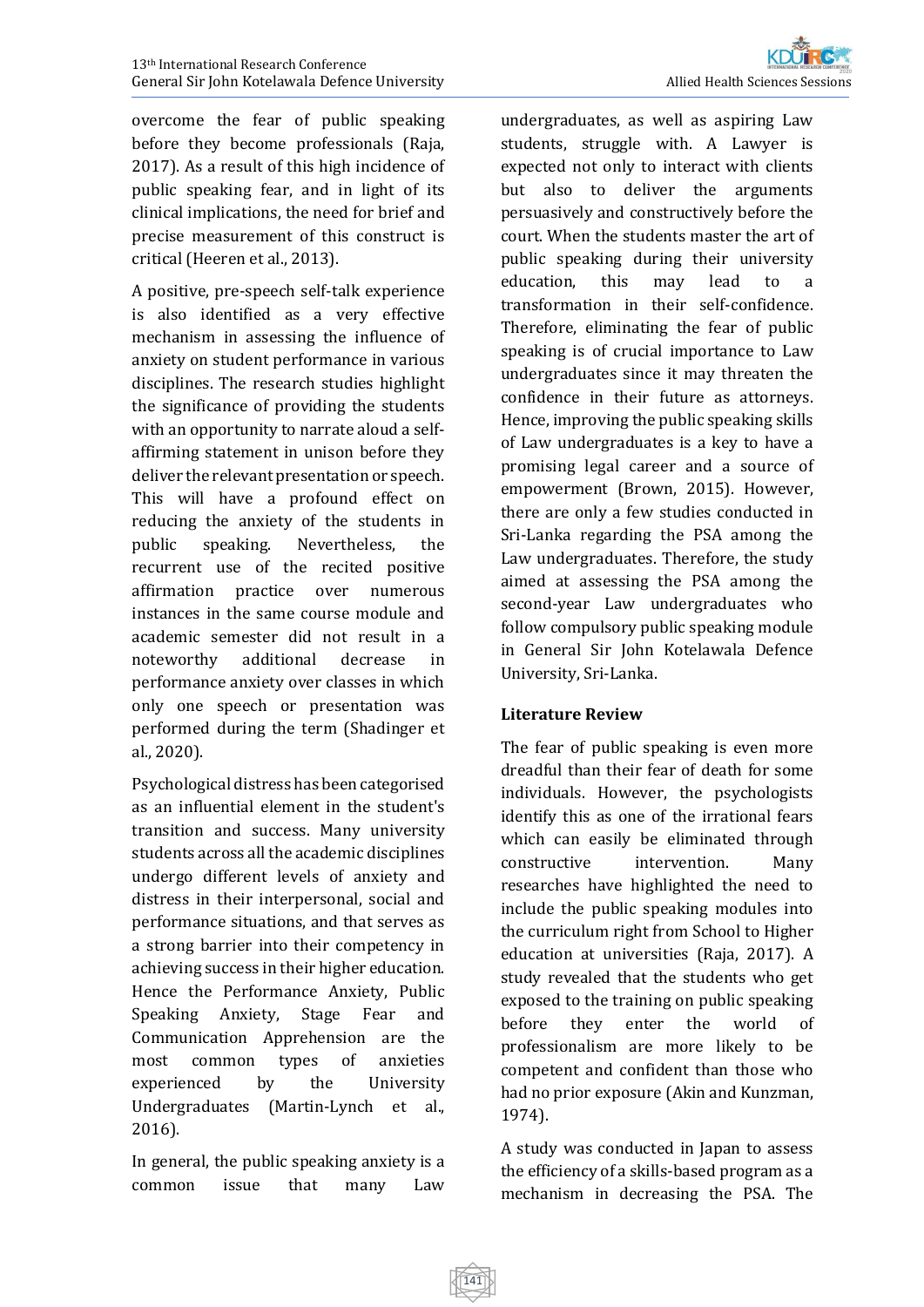study population comprised of twenty-five college sophomores who were subjected to a methodical approach for developing a presentation that was theoretically associated with approaches in reducing Communication Apprehension. The students were provided with the opportunity to conduct four presentations. The performance was evaluated and graded by the teacher and the colleagues. Results of the study shown that the experimental group reported a significant decrease in the level of public speaking anxiety than the control group of 86 students (Priby et al., 2001).

Another study was conducted in Midwestern university to determine the impact of a basic-level speech course on students' CA. The McCroskey's Personal Report of Public Speaking Anxiety (PRPSA) questionnaire was used in both pre- and post-test. The pre-test was conducted during the first two weeks of the course to assess their level of anxiety in public speaking while a post-test was conducted at the end of the course to assess their level of improvement. The study population comprised of 324 students at Midwestern University. The results have shown a significant decrease in the level of CA after completion of the speech course (Colbeck, 2011)

An experimental study conducted in Sri-Lanka among the third year undergraduates who follow compulsory module on public Speaking at Uva Wellassa University revealed that the students who had a high level of anxiety in public speaking (64%) at the beginning of the module, were able to reduce their anxiety to 5% at the end of the module. The level of anxiety was measured using the questionnaire of Personal Report of Public Speaking Anxiety (PRPSA) developed by McCroskey. This highlights the significance of having a separate course module on

public speaking for university undergraduates (Herath, 2019).

#### **Methodology**

The study was conducted as a descriptive cross-sectional study among all the (N=140) second-year Law undergraduates who study compulsory Public Speaking module in General Sir John Kotelawala Defence University, Sri-Lanka. Selfadministrated questionnaires were handdelivered among the participants once the informed written consent was taken. A selfadministered questionnaire consisted of an assessment of socio-demographic data followed by the Personal Report of Public Speaking Anxiety (PRPSA) scale was used for data collection. Personal Report of Public Speaking Anxiety (PRPSA) scale is a 34-item developed by McCroskey, J. C. (McCroskey, 1970) which is an excellent measure of public speaking anxiety. Cronbach's alpha of PRPSA scale ranges from 0.84 to 0.94 (Mörtberg et al., 2018), which proves that the scale is very reliable. The severity of the PSA is categorised in PRPSA under three levels (High = > 131, Low  $=$  <98 and Moderate = 98-131) and the response to each item was scaled in a Likert scale (1- Strongly Disagree, 2-Disagree, 3- Neutral, 4-Agree, 5-Strongly Agree).

The questionnaire was piloted among ten second-year law undergraduates to evaluate cultural appropriateness and comprehension, and they were excluded from the study population. Data was analysed using SPSS 23.0, including the descriptive statistics, independent sample t-test and Turkey Post hoc test on one-way ANOVA.

## **Results**

The response rate of the participants was 78.57% ( $n=110$ ), and the mean ( $\pm$ SD) age of the participants was  $21.58(\pm 3.567)$  years. Majority of them were females (59.1 %: n=65), and the native language of most of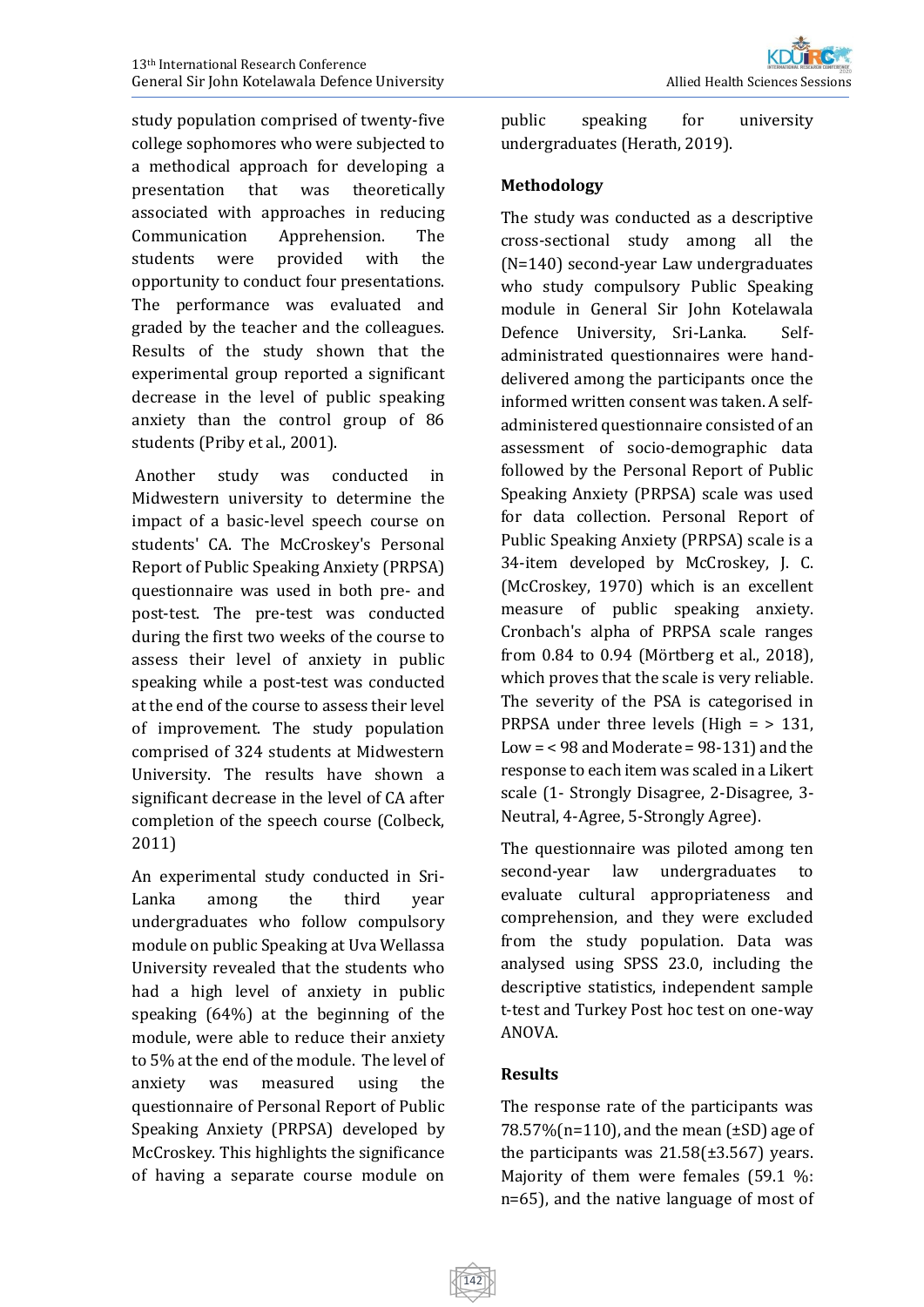the participants was Sinhalese (91.8%; n=101). Many of them (90.9%: n=100) had the experience of presenting an item in front of an audience, and 60% (n=66) have involved in the extra-curricular activities related to public speaking such as Toastmaster (30%: n=330), Debating (28.2%: n=31) and Model United Nations (MUN)  $(1.8\%: n=02)$ . However, most of the participants (75.5%: n=83) have not followed any courses related to public speaking.

Table 1. Socio-Demographic Data

| <b>Parameter</b> |                | <b>Status</b>     |  |  |
|------------------|----------------|-------------------|--|--|
| Demographic Data |                |                   |  |  |
| Age              | Mean           | 21.58             |  |  |
|                  | Median         | 22                |  |  |
|                  | Mode           | 21                |  |  |
|                  | SD             | 3.567             |  |  |
| Gender           | Male           | 40.9%(n=45)       |  |  |
|                  | Female         | $59.1(n=65)$      |  |  |
| <b>Native</b>    | Sinhala        | 91.8%(n=10        |  |  |
| Language         |                | 1)                |  |  |
|                  | English        | $4.5\%$ (n=5)     |  |  |
|                  | Tamil          | $3.6\%$ (n=4)     |  |  |
| Had<br>the       | Yes            | 90.9%(n=10        |  |  |
| experienc        |                | $\left( 0\right)$ |  |  |
| e                | N <sub>0</sub> | $9.1\%$ (n=10)    |  |  |
| Extra-           | Yes            | $60\%$ (n=66)     |  |  |
| curricula        | N <sub>0</sub> | $40\%$ (n=44)     |  |  |
| r                |                |                   |  |  |
| activities       |                |                   |  |  |
| Type<br>of       | Toastmast      | 30.0%(n=33)       |  |  |
| activities       | er             |                   |  |  |
| involved         | Debating       | 28.2%(n=31)       |  |  |
|                  | <b>MUN</b>     | $1.8\%$ (n=2)     |  |  |
|                  | Nothing        | $40\%$ (n=44)     |  |  |
| <b>Followed</b>  | Yes            | 24.5%(n=27)       |  |  |
| courses          | No             | 75.5%(n=83)       |  |  |

All the participants had a 'low' level of PSA, and the mean score was  $40.35$  ( $\pm$ 19.09). There was no significant mean difference in PRPSA score between the two genders (P=0.058), and the mean of the PRPSA score was significantly different between the students who have participated in

143

extra-curricular activities related to public speaking and the ones who have not (P=0.030). One-Way ANOVA suggested that there is a statistically significant difference in the mean PRPSA score between the types of extra-curricular activities that the participants have taken part related to public speaking (P=0.000). The students who have done debating had a significant mean difference in PRPSA score with the students who have taken part in Toastmaster (P=0.000) and those who have not participated in any activities related to public speaking (P=0.000). However, the students who have taken part in MUN had no significant mean difference in PRPSA score with the students who have done Debating (P=0.999), Toastmaster (P=0.246) and those who have not participated in any activities related to public speaking (P=0.408).

Table 2. Multiple Comparisons Dependent Variable: PRPSA Value

| (I) type of      | (J) type   | Mean            | Sig. |
|------------------|------------|-----------------|------|
| activity         | of         | <b>Differen</b> |      |
|                  | activit    | ce (I-J)        |      |
|                  | y          |                 |      |
| Done             | Debatin    | $-20.090*$      | .00  |
| nothing          | g          |                 | 0    |
|                  | Toast      | 3.917           | .72  |
|                  | master     |                 | 9    |
|                  | <b>MUN</b> | $-18.477$       | .40  |
|                  |            |                 | 8    |
| <b>Debating</b>  | Done       | 20.090*         | .00  |
|                  | nothing    |                 | 0    |
|                  | Toast      | 24.007*         | .00  |
|                  | master     |                 | 0    |
|                  | <b>MUN</b> | 1.613           | .99  |
|                  |            |                 | 9    |
| <b>Toastmast</b> | Done       | $-3.917$        | .72  |
| er               | nothing    |                 | 9    |
|                  | Debatin    | $-24.007*$      | .00  |
|                  | g          |                 | 0    |
|                  | <b>MUN</b> | $-22.394$       | .24  |
|                  |            |                 | 6    |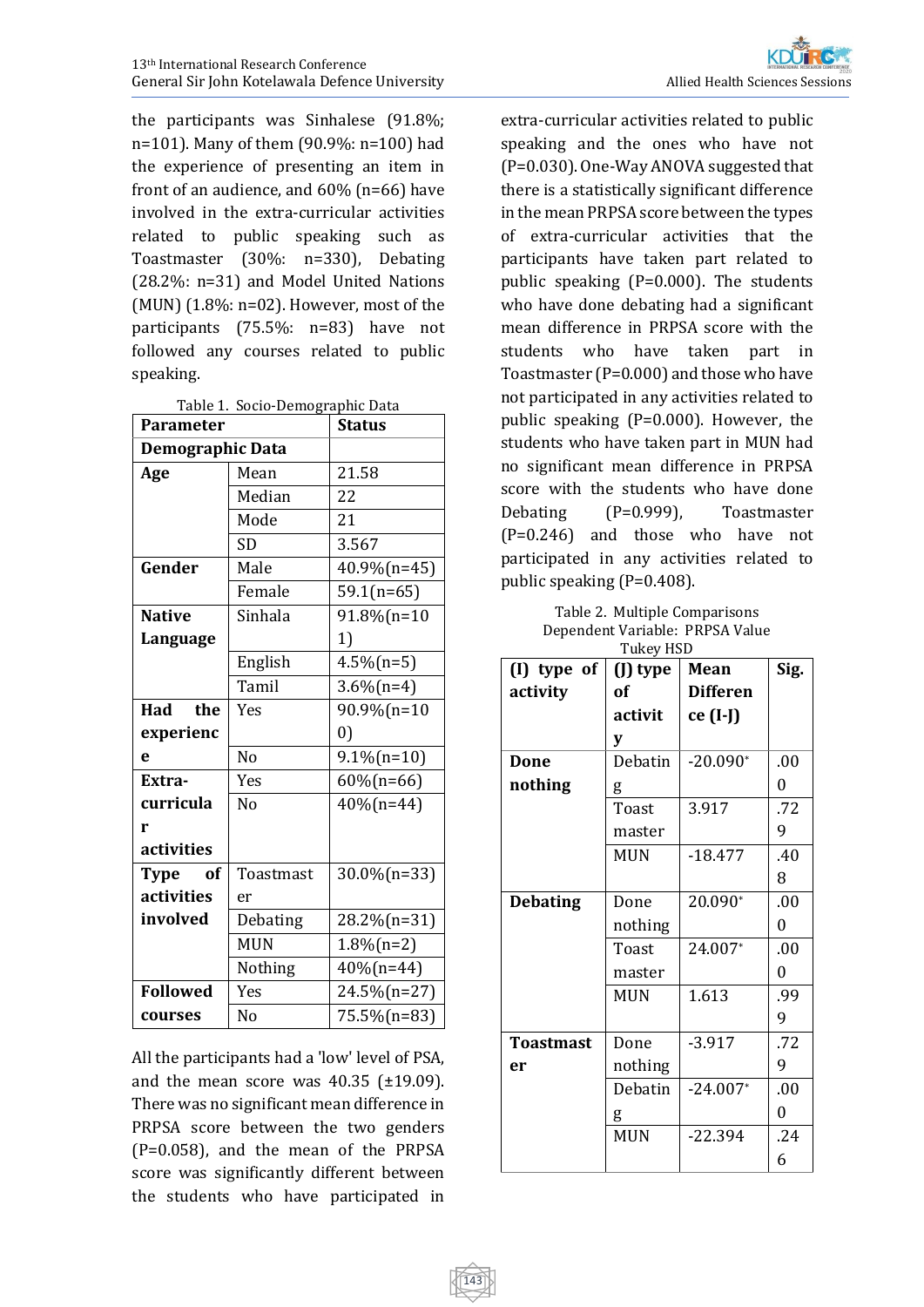| MUN | Done    | 18.477   | .40 |
|-----|---------|----------|-----|
|     | nothing |          | 8   |
|     | Debatin | $-1.613$ | .99 |
|     | g       |          |     |
|     | Toast   | 22.394   | .24 |
|     | master  |          |     |

#### **Discussion**

This descriptive cross-sectional study was aimed to assess PSA among all the secondyear Law undergraduates who follow a compulsory public speaking module in KDU, Sri-Lanka. The study revealed that all the participants had a low level of PSA. A similar study conducted in medical undergraduates in Pakistan found that the majority of the study population had a moderate PRPSA level (Khan et al., 2015). Further, there was a significant difference between the gender and PRPSA level, which was not found in the present study. Further, a similar experimental study conducted in Sri-Lanka among the 3rd year undergraduates who follow compulsory module on public Speaking at Uva Wellassa university revealed that the students who had a high level of anxiety in public speaking (64%) at the beginning of the module, were able to reduce their anxiety to 5% at the end of the module. This highlights the significance of including a specific module on public speaking into the curriculum of the university undergraduates (Herath, 2019).

In this study, majority of the participants have had the previous experience on presenting an item in front of an audience, and 60% (n=66) have involved in the extracurricular activities related to public speaking. Moreover, PRPSA score was significantly different between the students who have participated in extracurricular activities on public speaking and the ones who have not. The previous experience and the mandatory course module on public speaking should be the reason behind the low PSA among the

study population. Further, many researchers have highlighted the need for including Pubic speaking modules into the curriculum higher education. Another study revealed that the students who had exposure to public speaking are more likely to be competent and confident than those who had no prior exposure (Akin and Kunzman, 1974). Further, exposure to virtual environments and the use of cognitive-behavioural self-help programs delivered on the Internet would reduce the PSA (Pull, 2012).

## **Conclusion**

The study was conducted to identify the PSA among the second-year law undergraduates who followed the compulsory Public Speaking module in KDU, Sri-Lanka. It was revealed that the PSA level among all the participants was 'low'. Previous exposure to extra-curricular activities related to public speaking and having a compulsory course module on public speaking are critical elements in reducing the PSA among the Law undergraduates. This would lead to the transformation of their self-confidence, speaking style, intonation pattern and ultimately, a constructive alteration in their professionalism and personality.

## **References**

144

Akin, C., Kunzman, G.G., 1974. A Group Desensitization Approach to Public Speaking Anxiety. Can. J. Couns. Psychother. 8.

Brown, H., 2015. Empowering Law Students to Overcome Extreme Public Speaking Anxiety: Why "Just Be It" Works and "Just Do It" Doesn't (SSRN Scholarly Paper No. ID 2595308). Social Science Research Network, Rochester, NY.

Colbeck, J.J., 2011. The Impact of a Fundamentals of Speech Course on Public Speaking Anxiety 17.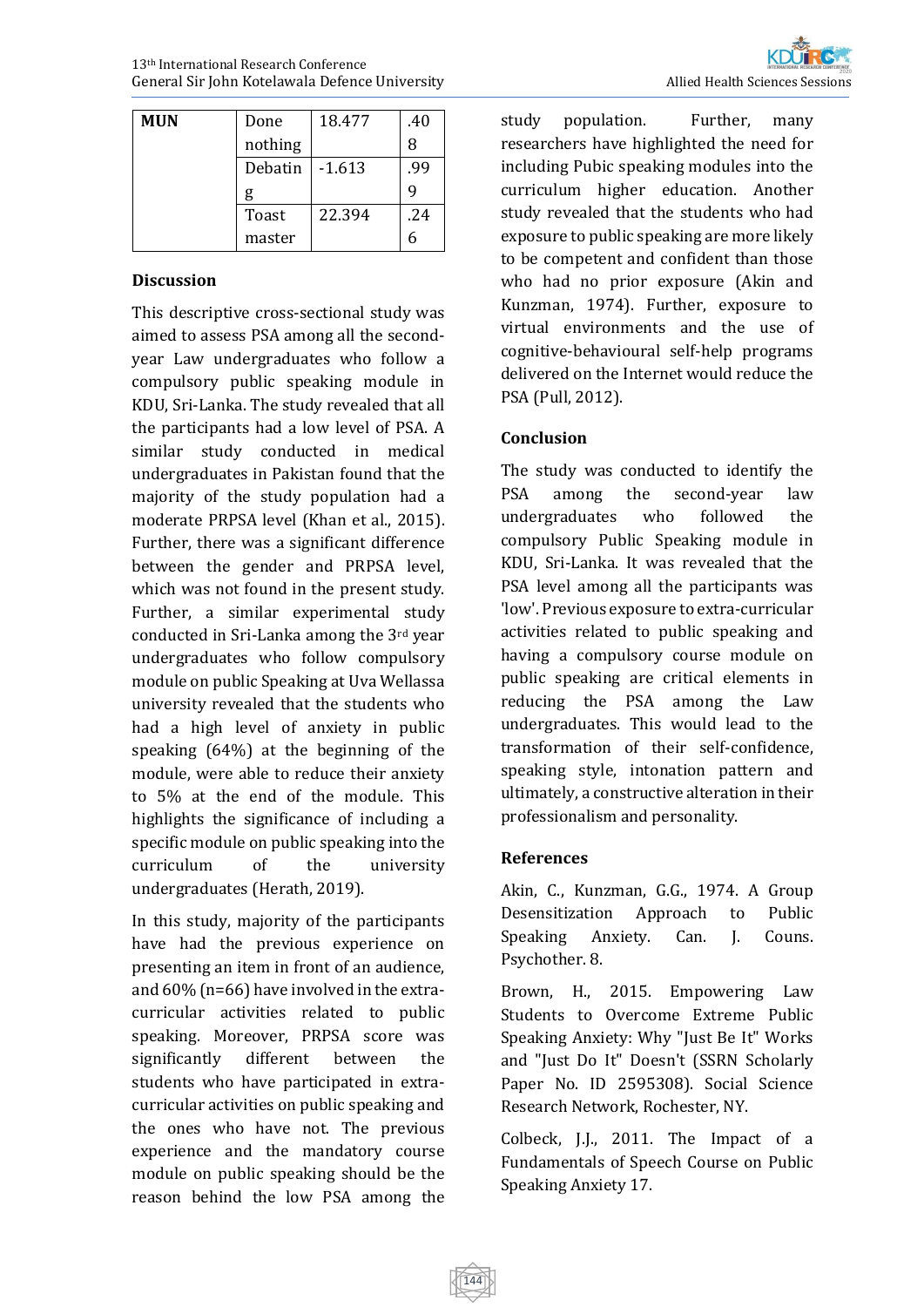Furmark, T., 2002. Social phobia: overview of community surveys. Acta Psychiatr. Scand. 105, 84–93. [https://doi.org/10.1034/j.1600-](https://doi.org/10.1034/j.1600-0447.2002.1r103.x) [0447.2002.1r103.x](https://doi.org/10.1034/j.1600-0447.2002.1r103.x)

Heeren, A., Ceschi, G., Valentiner, D.P., Dethier, V., Philippot, P., 2013. Assessing public speaking fear with the short form of the Personal Report of Confidence as a Speaker scale: confirmatory factor analyses among a French-speaking community sample. Neuropsychiatr. Dis. Treat. 9, 609– 618.

<https://doi.org/10.2147/NDT.S43097>

Herath, H., 2019. Effect of a Separate Course Module on Reducing Public Speaking Anxiety Among Undergraduates of Uva Wellassa University of Sri Lanka. IOSR J. Humanit. Soc. Sci. 24, 29–33.

Kessler, R.C., McGonagle, K.A., Zhao, S., Nelson, C.B., Hughes, M., Eshleman, S., Wittchen, H.U., Kendler, KS, 1994. Lifetime and 12-month prevalence of DSM-III-R psychiatric disorders in the United States. Results from the National Comorbidity Survey. Arch. Gen. Psychiatry 51, 8–19. [https://doi.org/10.1001/archpsyc.1994.0](https://doi.org/10.1001/archpsyc.1994.03950010008002) [3950010008002](https://doi.org/10.1001/archpsyc.1994.03950010008002)

Khan, D.F., Ismail, S., Shafique, M.S., Ghous, K., Ali, S.A., 2015. Glossophobia among Undergraduate Students of Government Medical Colleges in Karachi 2, 7.

Kushner, M., 2004. Public Speaking For Dummies, 2 edition. ed. For Dummies, Hoboken, NJ.

Martin-Lynch, P., Correia, H., Cunningham, C., 2016. Public speaking anxiety: The SAD implications for students, transition, achievement, success and retention.

McCroskey, J.C., 1970. Measures of communication‐bound anxiety. Speech Monogr. 37, 269–277. [https://doi.org/10.1080/0363775700937](https://doi.org/10.1080/03637757009375677) [5677](https://doi.org/10.1080/03637757009375677)

McLean, C.P., Asnaani, A., Litz, B.T., Hofmann, S.G., 2011. Gender Differences in Anxiety Disorders: Prevalence, Course of Illness, Comorbidity and Burden of Illness. J. Psychiatr. Res. 45, 1027–1035. [https://doi.org/10.1016/j.jpsychires.2011](https://doi.org/10.1016/j.jpsychires.2011.03.006) [.03.006](https://doi.org/10.1016/j.jpsychires.2011.03.006)

Mörtberg, E., Jansson-Fröjmark, M., Pettersson, A., Hennlid-Oredsson, T., 2018. Psychometric Properties of the Personal Report of Public Speaking Anxiety (PRPSA) in a Sample of University Students in Sweden. Int. J. Cogn. Ther. 11, 421–433. [https://doi.org/10.1007/s41811-018-](https://doi.org/10.1007/s41811-018-0022-0) [0022-0](https://doi.org/10.1007/s41811-018-0022-0)

Priby, C.B., Keaten, J., Sakamoto, M., 2001. The effectiveness of a skills-based program in reducing public speaking anxiety. Jpn. Psychol. Res. 43, 148–155. [https://doi.org/10.1111/1468-5884.t01-](https://doi.org/10.1111/1468-5884.t01-1-00171) [1-00171](https://doi.org/10.1111/1468-5884.t01-1-00171)

Pull, CB, 2012. Current status of knowledge on public-speaking anxiety. Curr. Opin. Psychiatry 25, 32–38. [https://doi.org/10.1097/YCO.0b013e328](https://doi.org/10.1097/YCO.0b013e32834e06dc) [34e06dc](https://doi.org/10.1097/YCO.0b013e32834e06dc)

Raja, F.U., 2017. Anxiety Level in Students of Public Speaking: Causes and Remedies. J. Educ. Educ. Dev. 4, 94. [https://doi.org/10.22555/joeed.v4i1.100](https://doi.org/10.22555/joeed.v4i1.1001) [1](https://doi.org/10.22555/joeed.v4i1.1001)

Scovel, T., 2006. The Effect of Affect on Foreign Language Learning: A Review of the Anxiety Research. Lang. Learn. 28, 129– 142. [https://doi.org/10.1111/j.1467-](https://doi.org/10.1111/j.1467-1770.1978.tb00309.x) [1770.1978.tb00309.x](https://doi.org/10.1111/j.1467-1770.1978.tb00309.x)

Shadinger, D., Katsion, J., Myllykangas, S., Case, D., 2020. The Impact of a Positive, Self-Talk Statement on Public Speaking Anxiety. Coll. Teach. 68, 5–11. [https://doi.org/10.1080/87567555.2019.](https://doi.org/10.1080/87567555.2019.1680522) [1680522](https://doi.org/10.1080/87567555.2019.1680522)

Stein, D.J., 2009. Textbook of Anxiety Disorders, 2 edition. ed. American

145